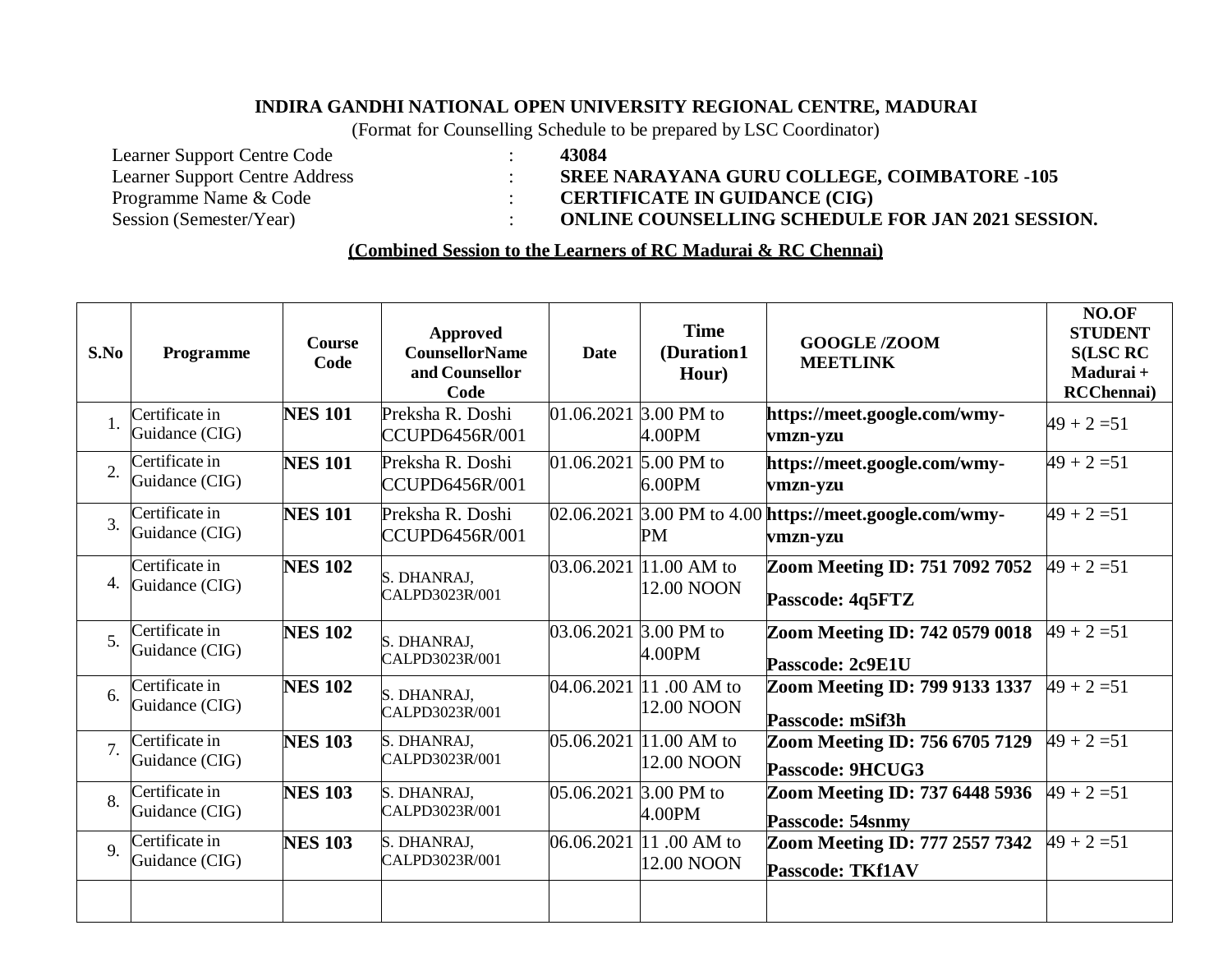| Certificate in<br>Guidance (CIG)            | <b>NES 104</b> | Preksha R. Doshi<br>CCUPD6456R/001 | $07.06.2021$ 3.00 PM to<br>4.00PM  | https://meet.google.com/wmy-<br>vmzn-vzu | $49 + 2 = 51$ |
|---------------------------------------------|----------------|------------------------------------|------------------------------------|------------------------------------------|---------------|
| Certificate in<br>Guidance (CIG)            | <b>NES 104</b> | Preksha R. Doshi<br>CCUPD6456R/001 | 07.06.2021 5.00 PM to<br>$6.00$ PM | https://meet.google.com/wmy-<br>vmzn-vzu | $49 + 2 = 51$ |
| Certificate in<br>$12 \cdot$ Guidance (CIG) | <b>NES 104</b> | Preksha R. Doshi<br>CCUPD6456R/001 | $08.06.2021$ 3.00 PM to<br>4.00PM  | https://meet.google.com/wmy-<br>vmzn-yzu | $49 + 2 = 51$ |

 **21.05.2021**

Coordinator Signature

**CO-ORDINATOR** INDIRA GANDHI NATIONAL OPEN UNIVERSITY STUDY CENTRE 43084 SREE NARAYANA GURU COLLEGE<br>COIMBATORE - 641 105,